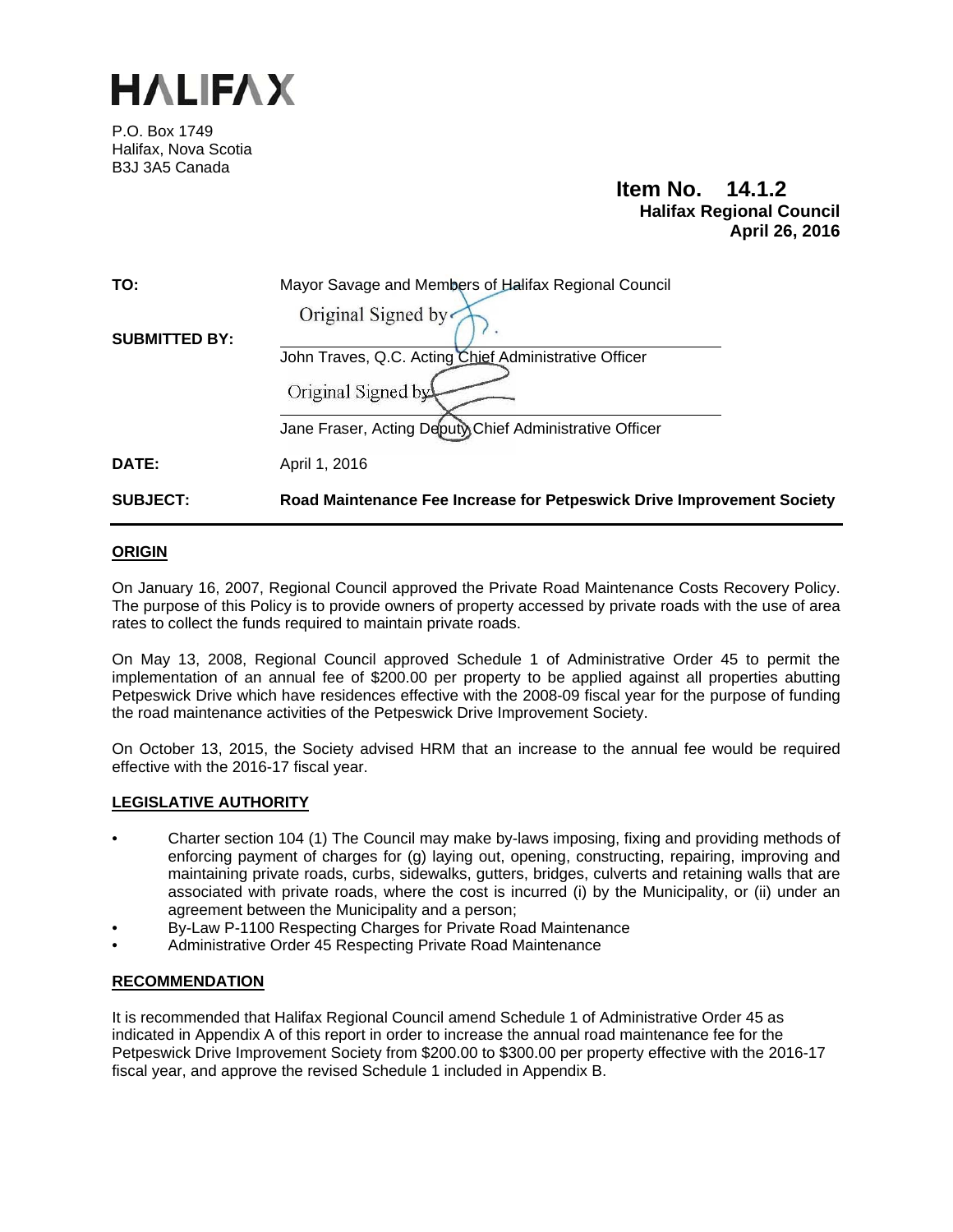# **BACKGROUND**

Petpeswick Drive is a private road located just off Highway 7 in the community of Gaetz Brook in District 2. The road is owned and maintained by the Petpeswick Drive Improvement Society. The Society funds road maintenance expenses through an annual fee collected from each of the 18 owners of property abutting the road. The fee is collected only for properties which have residences constructed on them.

On May 13, 2008, Regional Council approved the implementation of an annual fee of \$200.00 per property to be applied against all properties abutting Petpeswick Drive which have residences effective with the 2008-09 fiscal year for the purpose of funding the road maintenance activities of the Petpeswick Drive Improvement Society.

On October 13, 2015, the Society advised HRM that an increase to the annual fee would be required effective with the 2016-17 fiscal year.

#### **DISCUSSION**

The Private Road Maintenance Costs Recovery Policy outlines the conditions which must be satisfied before an area rate or uniform charge for private road maintenance can be implemented or increased. Those conditions and the manner in which they were satisfied with respect to Petpeswick Drive are outlined below.

*1. A private road eligible for improvement or maintenance financing under this policy shall include any road that is not public and that provides perpetual direct or indirect access to a public road or highway for at least two properties each of which contains a principal residence.* 

 Staff have verified that Petpeswick Drive is privately owned (refer to #2 below), provides direct access to Highway 7, and has more than two properties containing principal residences.

*2. The legal owner(s) of the property on which the private road is situated must consent in writing to the maintenance of the road.* 

 Staff have verified that the road is owned by the Petpeswick Drive Improvement Society and is registered as PID# 40589681. Consent would therefore be implied.

*3. An application for private road maintenance financing assistance under this policy shall be commenced by presenting a petition to the HRM Council. The presented petition shall be signed by property owners comprising at least two-thirds (66.7%) of both the principal residences and the road frontage on that portion of the private road for which the application is made.* 

 On October 13, 2015, the Society advised HRM by e-mail that an increase to the annual fee would be required effective with the 2016-17 fiscal year. In accordance with the Policy, a petition is not required to increase an already existing road maintenance fee previously implemented under the Policy.

*4. Notice of the meeting shall also be made not less than fourteen (14) days prior to the date of the meeting to all property owners that will be affected by the area rate through prepaid mail to their tax assessment addresses. The notice of the public meeting shall set out the date and time and place of the meeting, the name(s) of the applicant, describe the area to be subject to the application and the nature of the road maintenance proposed, the requested method of area flat rate determination (in conformity with this policy), the road maintenance plan and amount of the area flat rate to be requested in the application, and advise that rate payers will be entitled to vote and the method of voting. The mail notice shall contain regular postage pre-stamped self-return envelopes, proxy forms and ballots approved to form by the HRM staff coordinator.*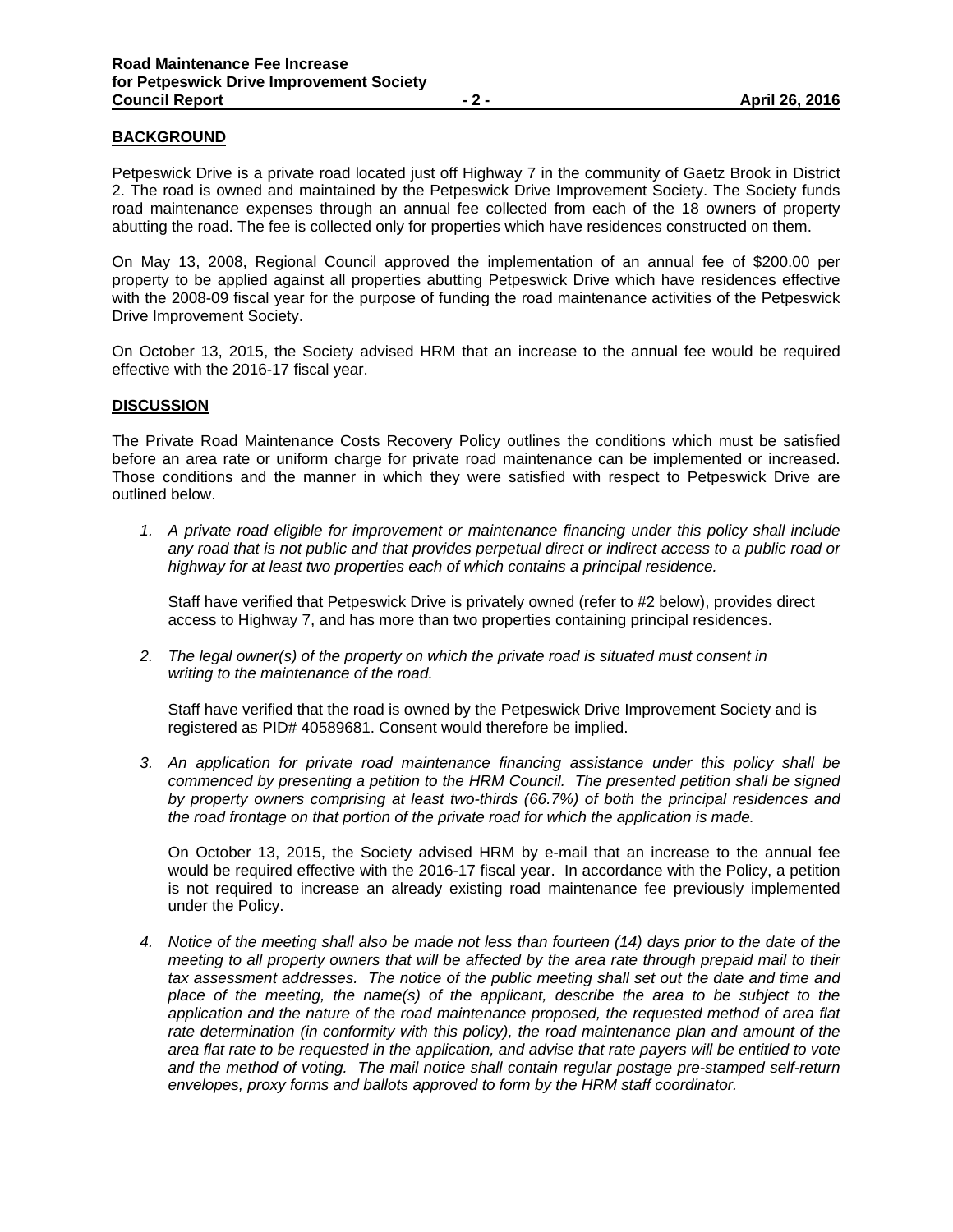The meeting notice and ballot mailed out to all affected property owners is included as Appendix C to this report. The meeting notice was developed by staff and included all the information required above as per the Private Road Maintenance Cost Recovery Policy. Self-addressed return envelopes were included in the mail-out, and a fax number was also provided.

*5. The meeting shall be conducted by the applicant under the supervision of the HRM staff coordinator. The applicant shall make a presentation to the meeting setting out the reasons and proposed purposes for the use of the area rate fund and the amount of the flat rate.* 

A meeting of the affected property owners was held on Wednesday, March 2, 2016 at 81 Petpeswick Drive, Gaetz Brook. The HRM staff coordinator was present at the meeting to supervise the proceedings and to answer any questions with respect to the Private Road Maintenance Costs Recovery Policy. The President of the Association explained the amount and use of the uniform charge after which attendees had an opportunity to ask questions.

*6. The support for the proposed area flat rate shall be the owners of at least two-thirds (66.7%) of the affected properties.* 

The owners of 12 of the 18 properties (66.7%) voted in favour of increasing the annual road maintenance fee from \$200.00 to \$300.00 each to fund the road maintenance activities of the Petpeswick Drive Improvement Society.

*7. The application for the establishment of an area flat rate shall define the proposed area to which the flat rate is to apply with sufficient clarity to allow for proper implementation of the flat rate for billing purposes.* 

The uniform charge would be applied to 18 properties abutting Petpeswick Drive which have residences. The mapped area is included as part of Schedule 1 of Administrative Order 45 which is attached as Appendix B to this report.

*8. An application shall include a budget in support of the proposed area flat rate.* 

The budget in support of the proposed area flat rate (uniform charge) is included in Appendix C of this report. Staff have reviewed the budget and determined that it is sufficient to justify the amount of the area flat rate.

*9. The Applicant shall form, under the Societies Act, an incorporated association of the owners of the subject properties.* 

Staff has verified with the Registry of Joint Stock Companies that the Petpeswick Drive Improvement Society, Registry ID# 1284298, is currently in good standing (i.e. not lapsed).

*10. The administration fee shall be a set up charge of \$200.00 for each area rate.* 

 The administration fee only applies when a new road maintenance fee is implemented, and is therefore not applicable in this case.

#### **FINANCIAL IMPLICATIONS**

If approved, the increase to the uniform charge would take effect in the 2016-17 fiscal year. As all funding is from the uniform charge (i.e. no transfers from the general tax rate), there would be no impact on the HRM General Operating Budget at any time in the future.

The uniform charge of \$300.00 per property is based on a 2016-17 operating budget of \$5,400 divided by the number of properties with residences in the catchment area, which is 18. Details of the budget are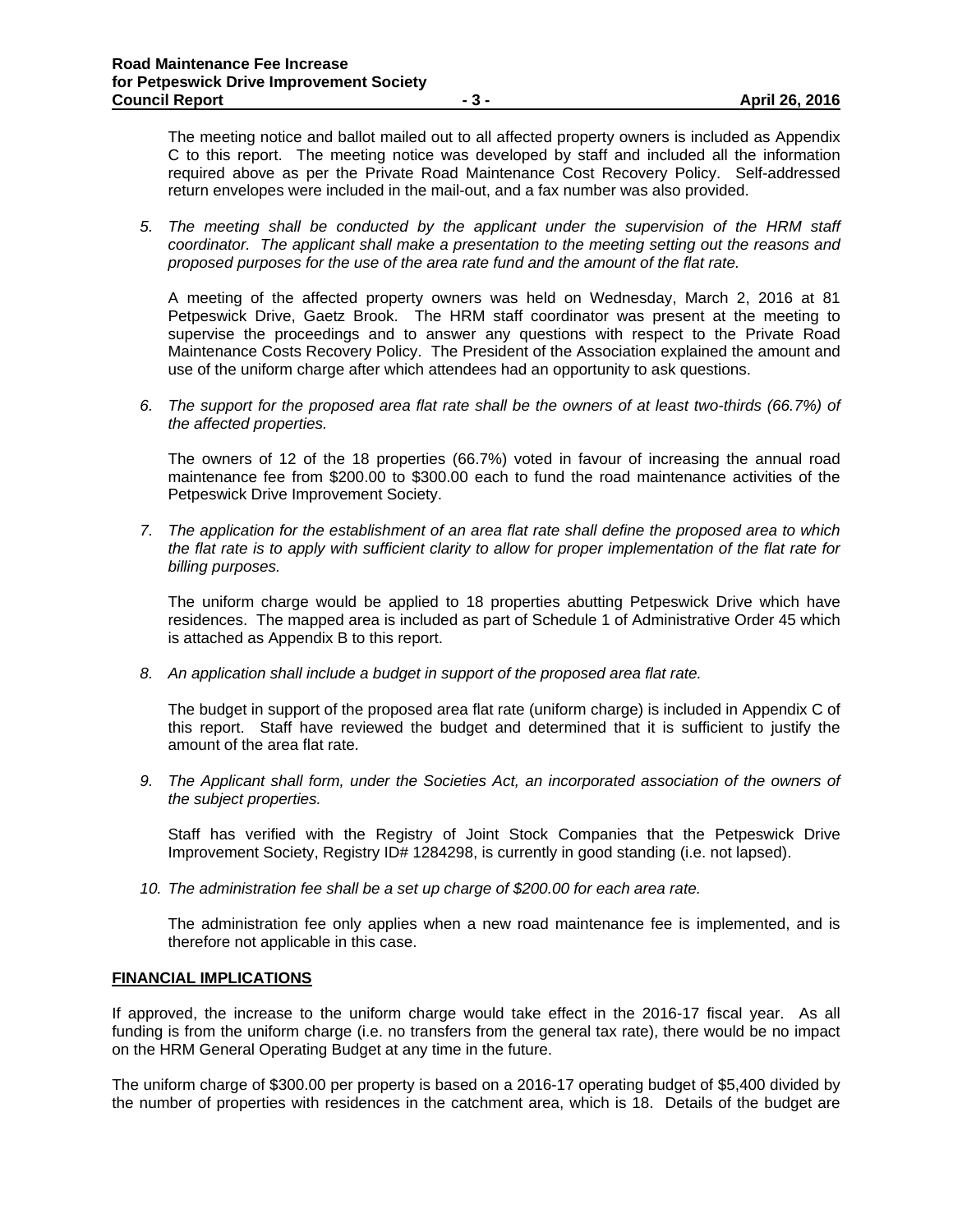provided in Appendix C of this report.

#### **RISK CONSIDERATION**

HRM's role with respect to the Private Road Maintenance Costs Recovery Policy is outlined in detail in the service agreements between HRM and the private road maintenance associations, and in the meeting notices mailed out to all affected property owners. The agreements specify that HRM's role is restricted only to collecting the road maintenance fees on property tax bills and turning those funds over to the private road maintenance association. HRM does not have any responsibility to monitor or oversee how the Association spends the funds, nor does HRM provide any other services such as maintenance, engineering, technical or legal services or advice, and takes no responsibility for private roads or their condition. In this way, liability risk to HRM is minimized. Since the road maintenance fees are collected on property tax bills, HRM may impose a lien on properties for which the fees are past due. Therefore, bad debt risk is minimized.

#### **COMMUNITY ENGAGEMENT**

The Community Engagement process is outlined in detail in the Discussion section of this report. All property owners were mailed a formal ballot which included information regarding the purpose and amount of the increase to the uniform charge, and the date, time and location of a public information meeting. The purpose of the meeting was to provide additional information and address questions and concerns raised by property owners.

#### **ENVIRONMENTAL IMPLICATIONS**

There are no environmental implications resulting from the recommendations in this report.

## **ALTERNATIVES**

Council could deny approval of the increase to the uniform charge, or approve a different amount. This alternative is not recommended because owners of two-thirds of the affected properties voted in favour of the increase to the uniform charge which is the minimum required under the Private Road Maintenance Costs Recovery Policy.

#### **ATTACHMENTS**

- Appendix A: Proposed Changes to Schedule 1 of Administrative Order 45
- Appendix B: Amended Schedule 1 of Administrative Order 45
- Appendix C: Copy of Meeting Notice and Ballot mailed to Property Owners, including proposed budget

|                        | A copy of this report can be obtained online at http://www.halifax.ca/coungtregendasc/cagenda.php then choose the  |
|------------------------|--------------------------------------------------------------------------------------------------------------------|
|                        | appropriate meeting date, or by contacting the Office of the Municipal Qlerk at 902.490.4210, or Fax 902.490.4208. |
|                        | Gordon Roussel, Senior Financial Consultant 902.490.2500                                                           |
| Report Prepared by:    |                                                                                                                    |
| Report Approved by:    |                                                                                                                    |
|                        | Bruce Fisher, Manager, Financial Policy and Planning, 902.490.4493                                                 |
|                        |                                                                                                                    |
| Financial Approval by: |                                                                                                                    |
|                        | Amanda Whitewood, Director of Finance and Information Technology/CFO, 902.490.6308                                 |
|                        |                                                                                                                    |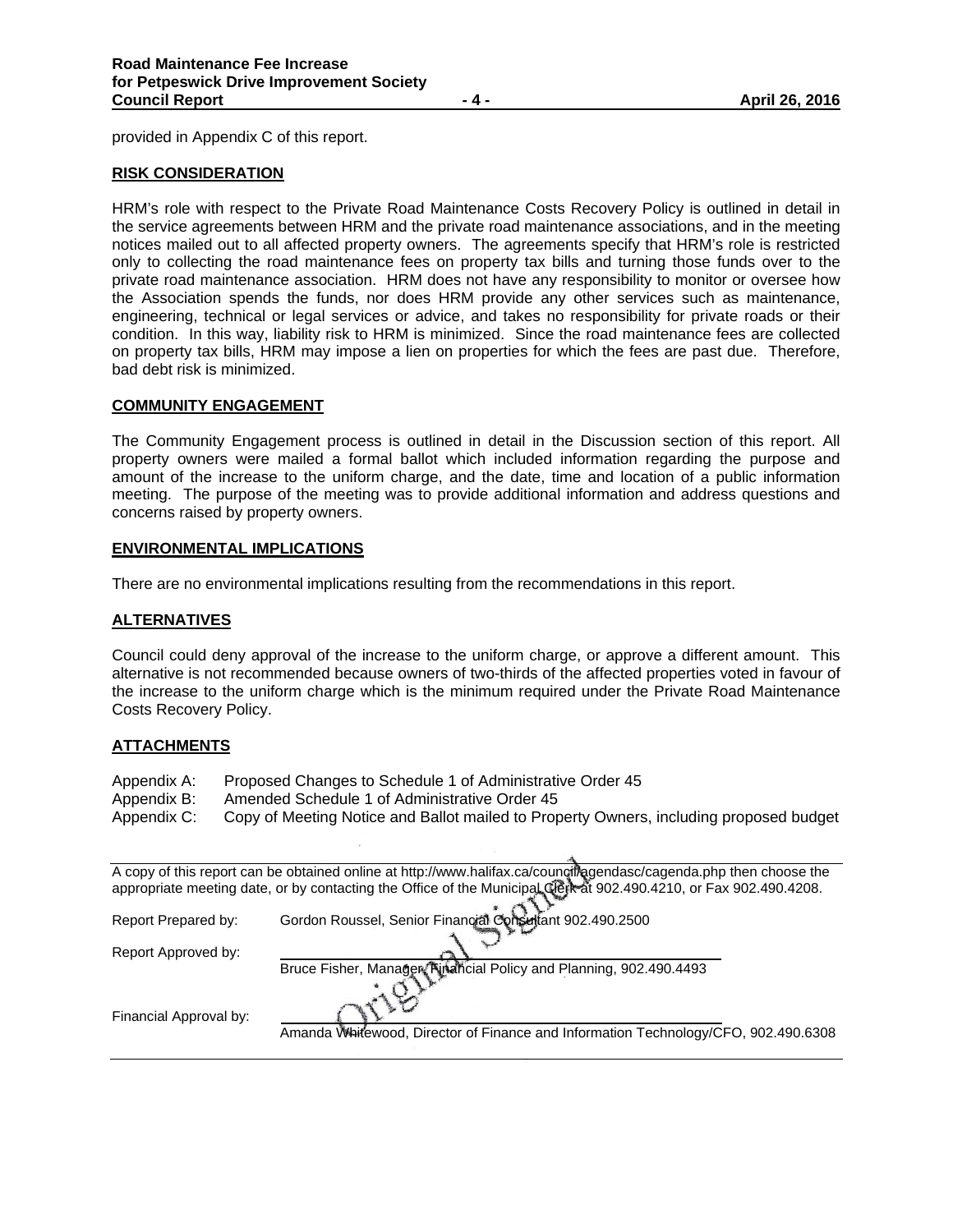# **Appendix A (Amending Administrative Order 45)**

## **Halifax Regional Municipality ADMINISTRATIVE ORDER NUMBER 45 Respecting Private Road Maintenance**

 **BE IT ENACTED** by the Council of the Halifax Regional Municipality that Administrative Order 45, Respecting Private Road Maintenance, is further amended as follows:

- 1. Section 1 of Schedule 1 is amended by:
	- (a) replacing the number "\$200.00," after the words "no more than," and before the word "annually" with the number "\$300.00".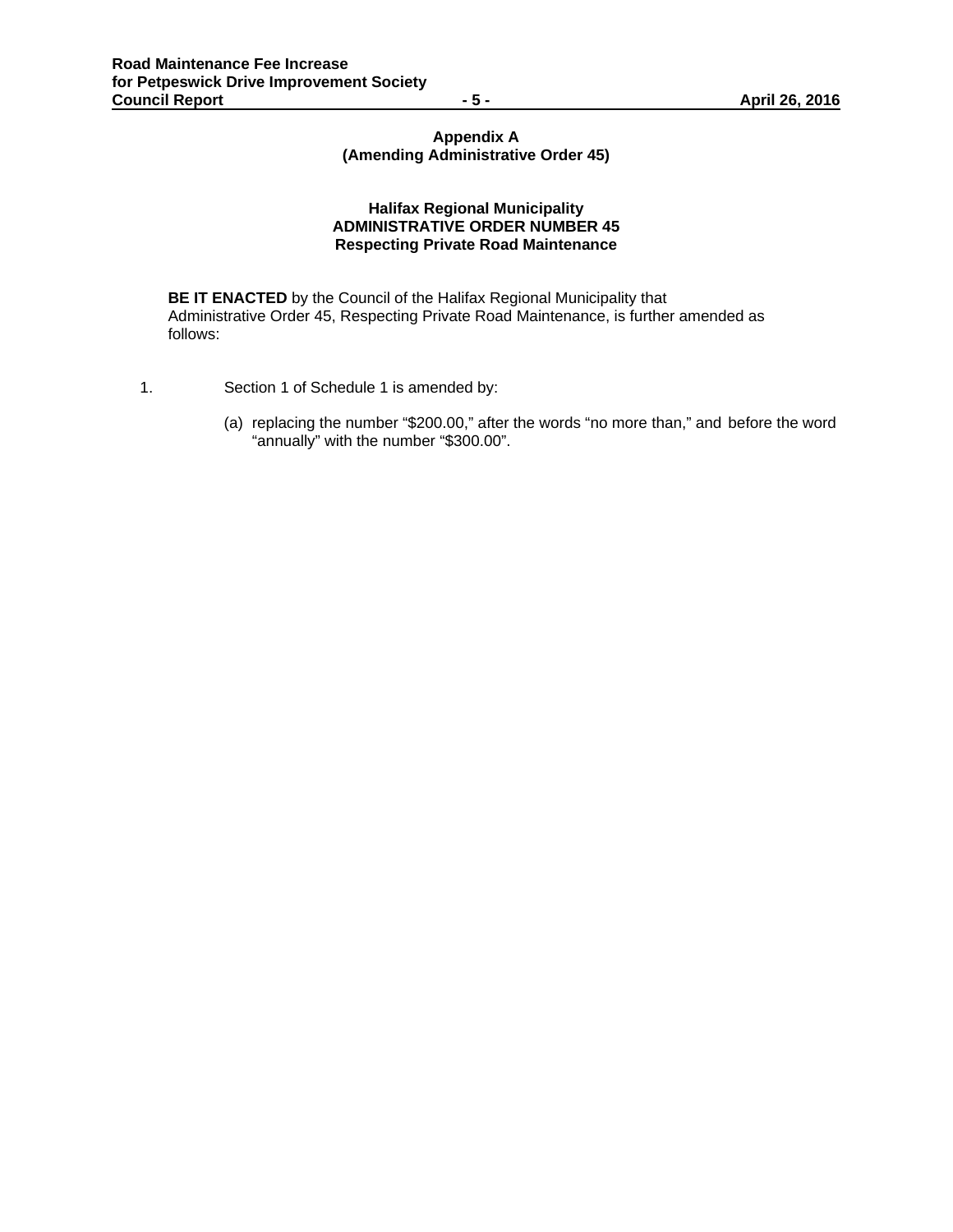## **Appendix B (Incorporating proposed changes)**

## **Halifax Regional Municipality ADMINISTRATIVE ORDER NUMBER 45 Respecting Private Road Maintenance**

## **Schedule 1**

- 1. A Uniform Charge for properties fronting or abutting in whole or in part on Petpeswick Drive, Gaetz Brook as identified on the map dated July 18, 2007 attached hereto, shall be a Uniform Charge of no more than \$300.00 annually. If a property owner owns more than one property on Petpeswick Drive, the Uniform Charge will apply only to one property.
- 2. The Charges collected under this By-Law shall be used by the Petpeswick Drive Improvement Society for the maintenance of Petpeswick Drive, including culverts, retaining walls, sidewalks, curbs and gutters that are associated with the road. Road maintenance includes all work required to maintain the road in a serviceable condition year round and may include snow removal, grading, ditch and culvert and bridge repair and brush clearing.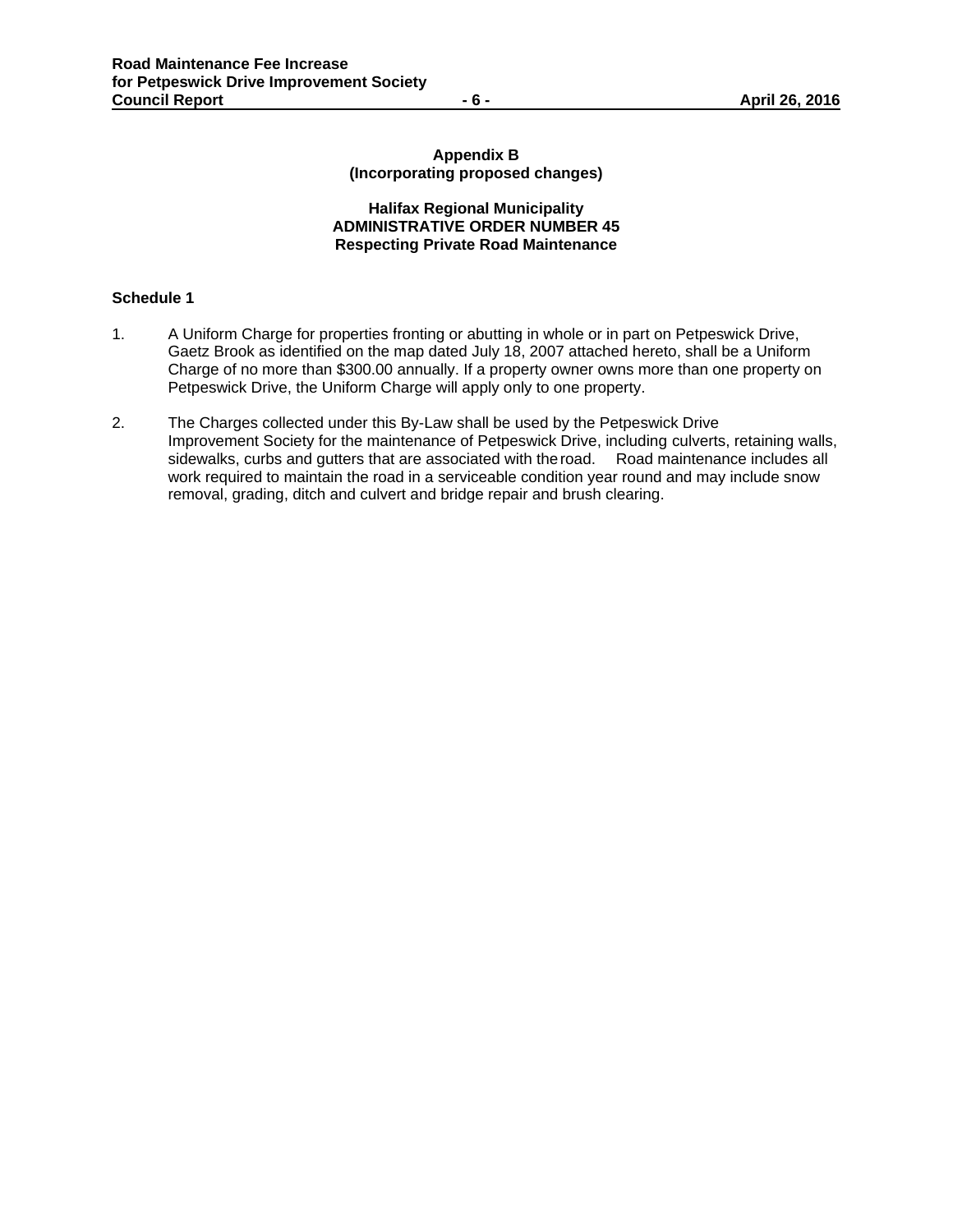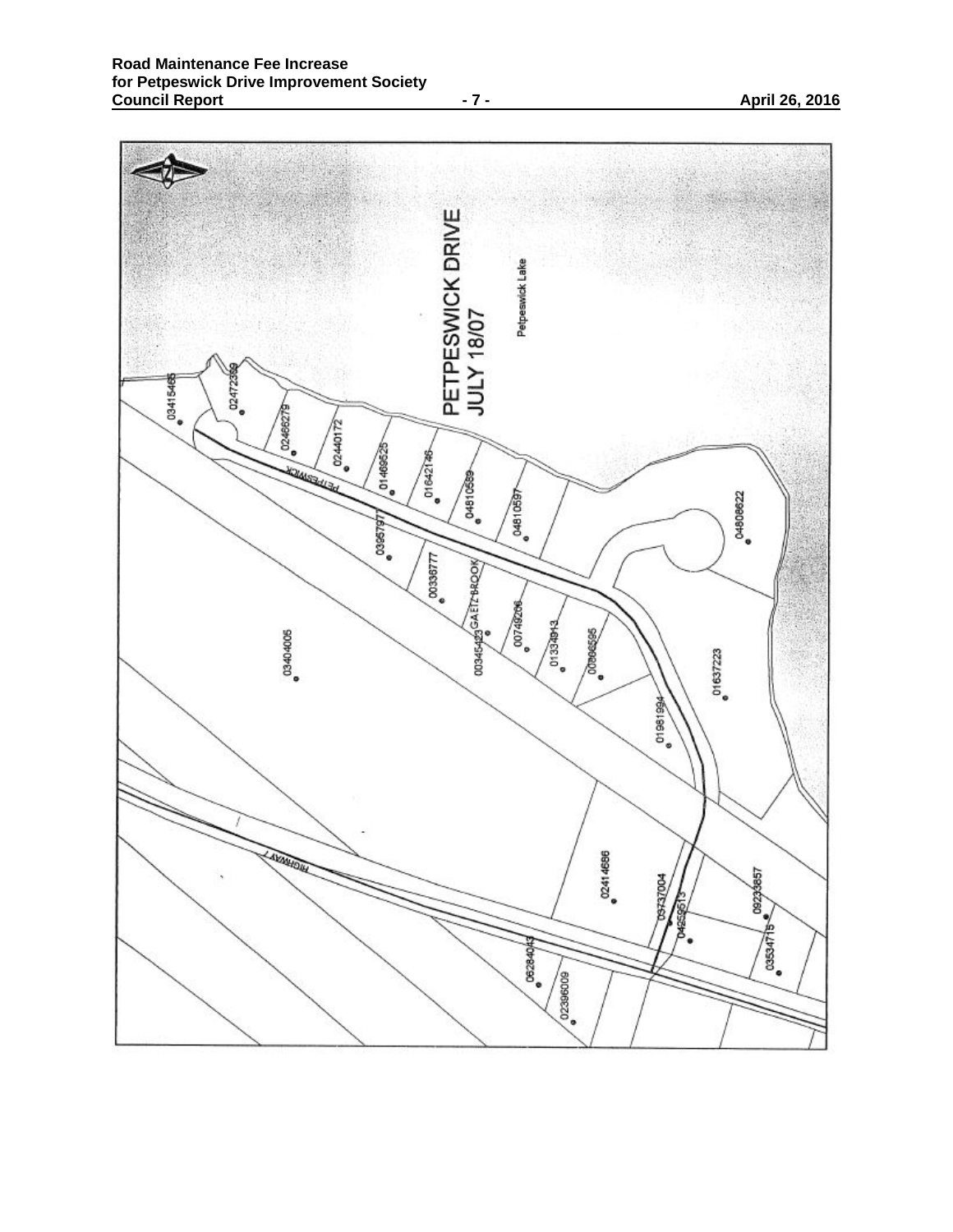

**Appendix C** 

# **BALLOT FOR PRIVATE ROAD MAINTENANCE TAX**

February 16, 2016

*Owner1 Owner2 Address1 Address2, PC*

Property ID **#** *AAN Property Address, LOT#*

Dear Property Owner:

The Halifax Regional Municipality has been notified by the Petpeswick Drive Improvement Society that an increase is necessary to the area property tax rate which funds the maintenance of Petpeswick Drive. In accordance with the Municipality's Private Road Maintenance Costs Recovery Policy, a formal vote of all property owners must be held to determine if the owners of at least 66.7% of the properties abutting Petpeswick Drive are in favour of the increase. As the owner of the above referenced property, you are entitled to a vote. A ballot is provided at the bottom of this page.

If the 66.7% minimum is attained, then all property owners currently charged the area property tax rate would be required to pay the increased amount starting in 2016. The charges collected would be turned over to the Petpeswick Drive Improvement Society which is responsible for maintaining the road.

The Society is proposing an increase to the per property charge of \$100 annually. Therefore, the per property charge would increase from \$200 to \$300. On the reverse side of this letter is a budget from which the new annual per property charge was determined. The reverse side of this letter also includes a summary of the responsibilities of both HRM and the Association under the Service Agreement.

As required by the Private Road Maintenance Costs Recovery Policy, a meeting of the owners of property abutting Petpeswick Drive will be held to provide additional information and to give property owners an opportunity to ask questions or raise concerns. The meeting will be held:

#### **Wednesday, March 2, 2016 @ 7:00 p.m. 81 Petpeswick Drive, Gaetz Brook**

Completed ballots may be dropped off at the meeting, faxed to 490-5622, or mailed in the enclosed selfaddressed envelope. You may also scan and email the completed ballot to rousseg@halifax.ca. If you have any questions regarding the process, please contact Gordon Roussel at 490-2500. For questions regarding road maintenance services and the amount of the proposed increase, please contact John Peach at (Home) 827-2235 or (Cell) 483-7373 or by e-mail at jppeach30@gmail.com.

**Please note that all ballots must be received by March 11, 2016.** If you are mailing in your ballot please allow adequate time for delivery. Results of the ballot will be communicated by the Petpeswick Drive Improvement Society.

--------------------------------------------------------------------------------------------------------------------------------------

**YES**, I am in favour of increasing the area rate for private road maintenance from \$200 to \$300 each year on my property tax bill commencing in 2016 to maintain Petpeswick Drive.



**NO**, I am not in favour of implementing an increase to the area rate for the maintenance of Petpeswick Drive.